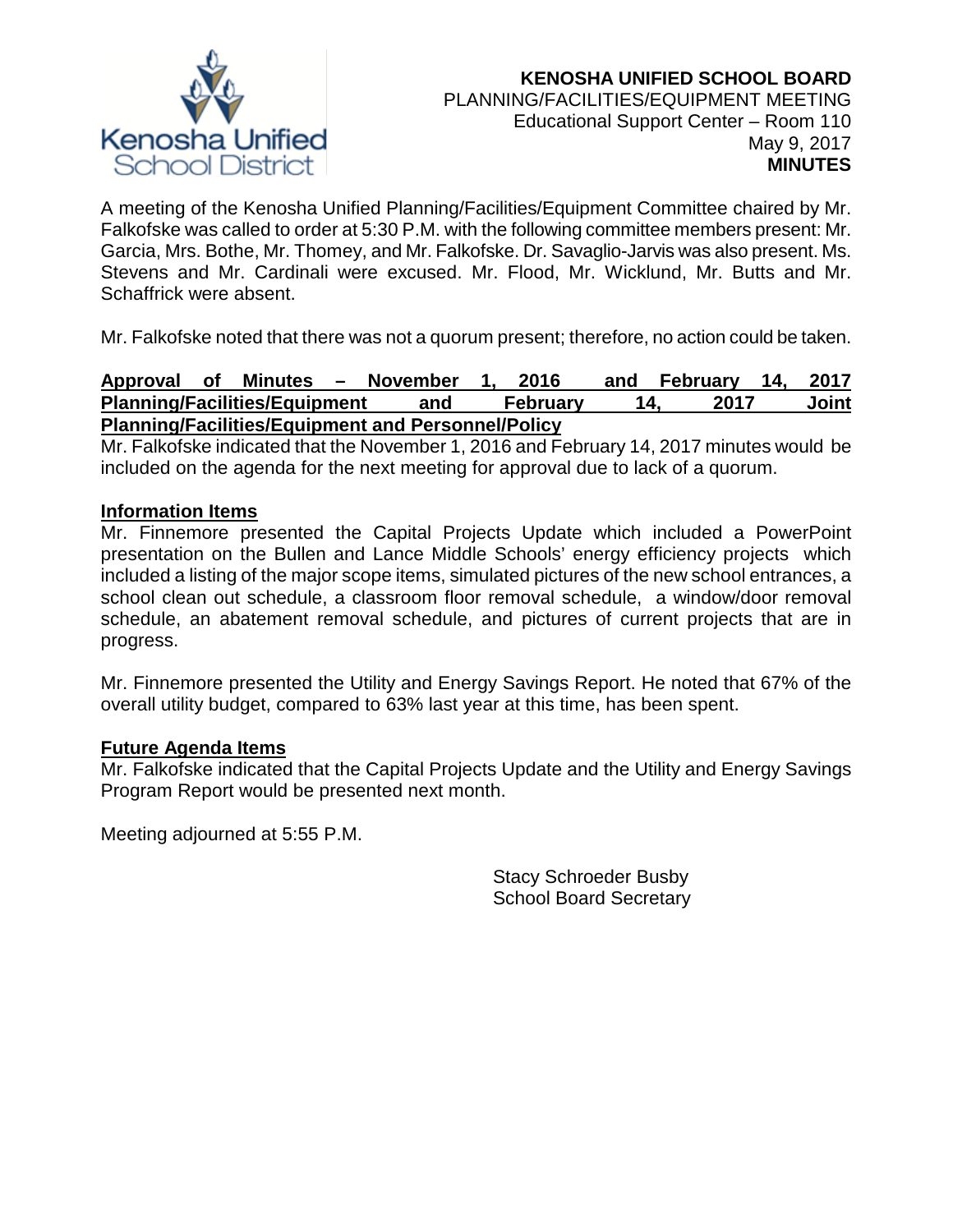

A meeting of the Kenosha Unified Audit/Budget/Finance Committee chaired by Mr. Wade was called to order at 5:58 P.M. with the following Committee members present: Mr. Aceto, Mrs. Dawson, Mr. Holdorf, and Mr. Wade. Dr. Savaglio-Jarvis was also present. Mr. Kunich, Ms. Stevens, and Mr. Battle were excused. Mr. Kent, Mr. Leipski, Mr. Balk, and Mr. Potineni were absent.

Mr. Wade noted that there was not a quorum present; therefore, no action could be taken.

# **Approval of Minutes – January 10, 2017 and February 14, 2017 Audit/Budget/Finance, February 14, 2017 Joint Personnel/Policy and Audit/Budget/Finance, and February 14, 2017 Joint Audit/Budget/Finance and Curriculum/Program**

Mr. Wade indicated that the January 10, 2017 and February 14, 2017 minutes would be included on the agenda for the next meeting for approval due to lack of a quorum.

# **Board Approved Student User Fees and Recreation Department Fees for the 2017-2018 School Year**

Mr. Tarik Hamdan, Chief Financial Officer, presented the Board Approved User Fees and Recreation Department Fees for the 2017-2018 School Year. He noted that there were no recommended changes to the student user fees; however, there was one recommended change to the Recreation Department fees for a \$50 fee for the additional summer theatre offering called Summer Classics for high school students. Mr. Hamdan answered questions from Committee members.

Mr. Wade noted that due to a lack of a quorum no action could be taken and the report would be forwarded to the full Board for consideration.

# **Information Items**

Mr. Hamdan presented the Monthly Financial Statements. He indicated that aid revenues have been received as anticipated. He noted that variance in salaries is attributed to vacancies.

Mr. Hamdan presented the Cash Investment Quarterly Report. He noted that the increase in the amount of interest earned is attributed to better interest rates.

Mr. Hamdan presented the Summary of Grant Activity. He noted that this report is presented quarterly for informational purposes only. He noted that the ESEA Title II-A grant is being monitored as information has been received indicating that it may be eliminated.

## **Future Agenda Items**

Mr. Wade indicated that the Monthly Financial Statements would be presented in June.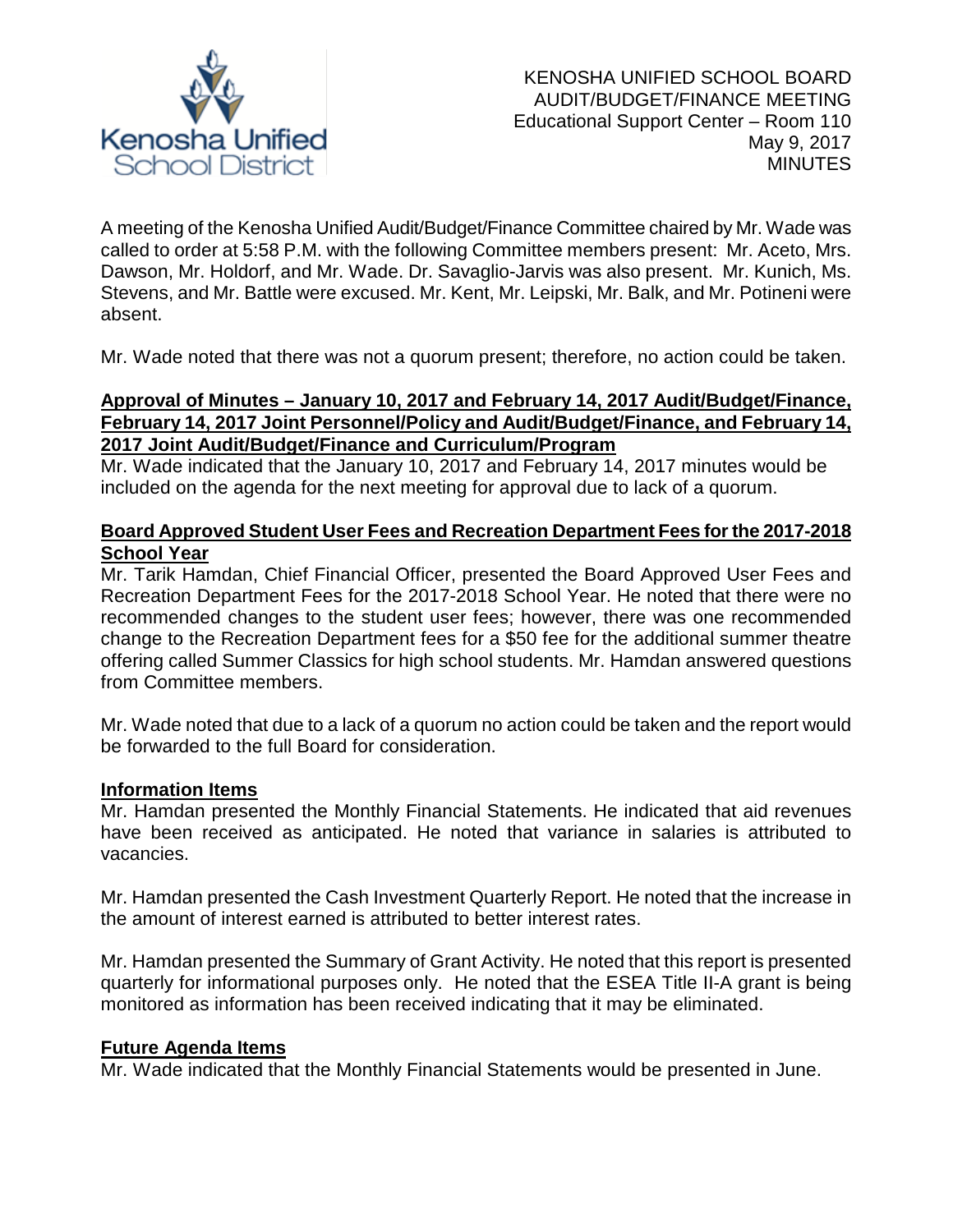Meeting adjourned at 6 :08 P.M.

Stacy Schroeder Busby School Board Secretary